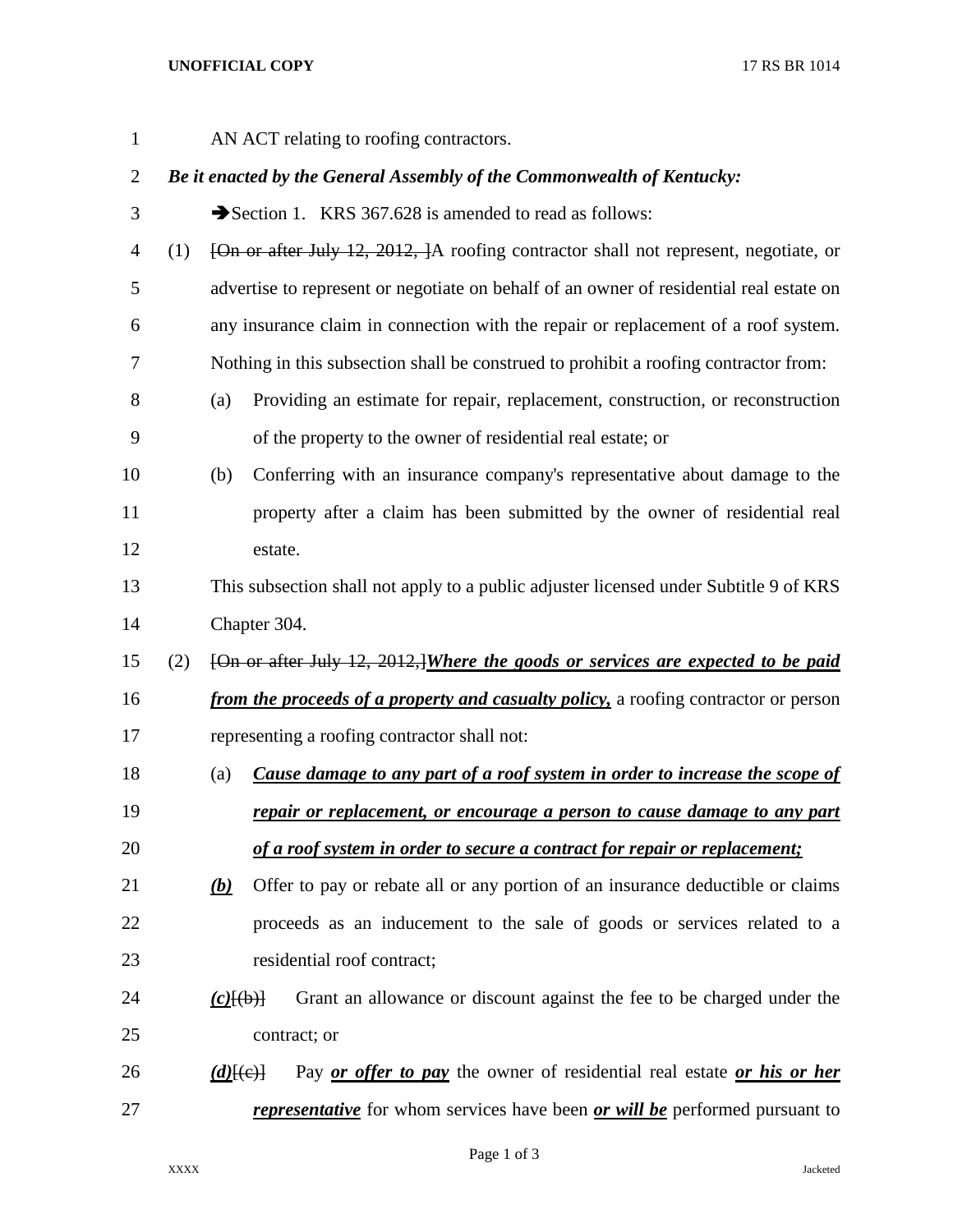| $\mathbf{1}$ | KRS 367.620 to 367.628, for any reason, any form of compensation in excess                |
|--------------|-------------------------------------------------------------------------------------------|
| 2            | of one hundred dollars (\$100), including but not limited to a:                           |
| 3            | Bonus;<br>1.                                                                              |
| 4            | Coupon;<br>2.                                                                             |
| 5            | Credit;<br>3.                                                                             |
| 6            | Gift;<br>4.                                                                               |
| 7            | Prize;<br>5.                                                                              |
| 8            | Referral fee; or<br>6.                                                                    |
| 9            | 7.<br>Any other item having a monetary value.                                             |
| 10           | SECTION 2. A NEW SECTION OF KRS 367.620 TO 367.628 IS CREATED                             |
| 11           | TO READ AS FOLLOWS:                                                                       |
| 12           | Any person may maintain an action to enjoin continuing any act in<br>(I)<br>(a)           |
| 13           | violation of KRS 367.620 to 367.628 and, if injured by the act, may also                  |
| 14           | <i>maintain an action for the recovery of damages.</i>                                    |
| 15           | If the court finds based on evidence presented by the plaintiff that the<br>(b)           |
| 16           | defendant is violating or has violated any of the provisions of KRS 367.620               |
| 17           | to 367.628, the court shall enjoin the defendant from continuing the                      |
| 18           | <i>violations.</i>                                                                        |
| 19           | It shall not be necessary that actual economic damages be alleged or proved<br>(c)        |
| 20           | by the plaintiff in order for the court to enjoin violations.                             |
| 21           | In addition to injunctive relief, the plaintiff in the action shall be entitled to<br>(2) |
| 22           | recover from the defendant two (2) times the amount of any actual economic                |
| 23           | damages sustained.                                                                        |
| 24           | The court may award reasonable attorneys' fees and costs to the owner of<br>(3)           |
| 25           | residential real estate who prevails in an action under subsection (1) of this            |
| 26           | section, in addition to any other relief the residential real estate owner may be         |
| 27           | <i>entitled to under this section.</i>                                                    |